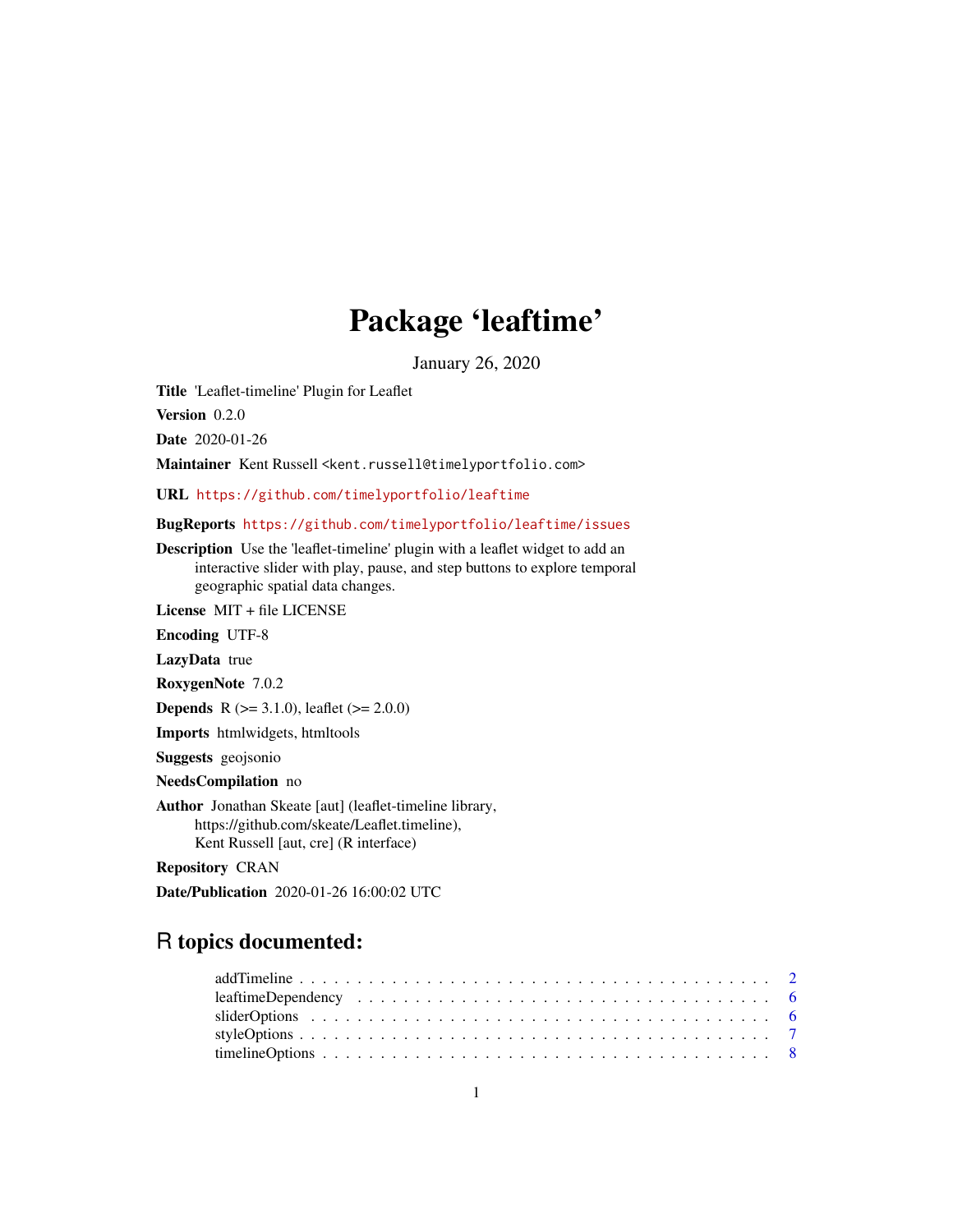#### <span id="page-1-0"></span>**Index** [9](#page-8-0)

#### <span id="page-1-1"></span>addTimeline *Add 'leaflet-timeline' To Leaflet Map*

#### Description

Add 'leaflet-timeline' To Leaflet Map

#### Usage

```
addTimeline(
 map = NULL,data = NULL,group = NULL,
 timelineOpts = timelineOptions(),
  sliderOpts = sliderOptions(),
 width = NULL,onchange = NULL
)
```
#### Arguments

| map          | htmlwidget leaflet map to which a timeline will be added.                                                                                    |
|--------------|----------------------------------------------------------------------------------------------------------------------------------------------|
| data         | geojson with data for the timeline. Each feature should have start and end<br>properties so the timeline will know when to show the feature. |
| group        | string name of the group for the timeline control.                                                                                           |
| timelineOpts | list from timelineOptions.                                                                                                                   |
| sliderOpts   | list from slider0ptions.                                                                                                                     |
| width        | valid CSS width for the timeline control. If given as a percentage, then 95% or<br>less is recommended to show within the bounds of the map. |
| onchange     | htmlwidgets:: JS function callback for when the timeline is changed.                                                                         |

#### Value

leaflet htmlwidget with an interactive slider timeline control

#### See Also

[timelineOptions](#page-7-1),[sliderOptions](#page-5-1)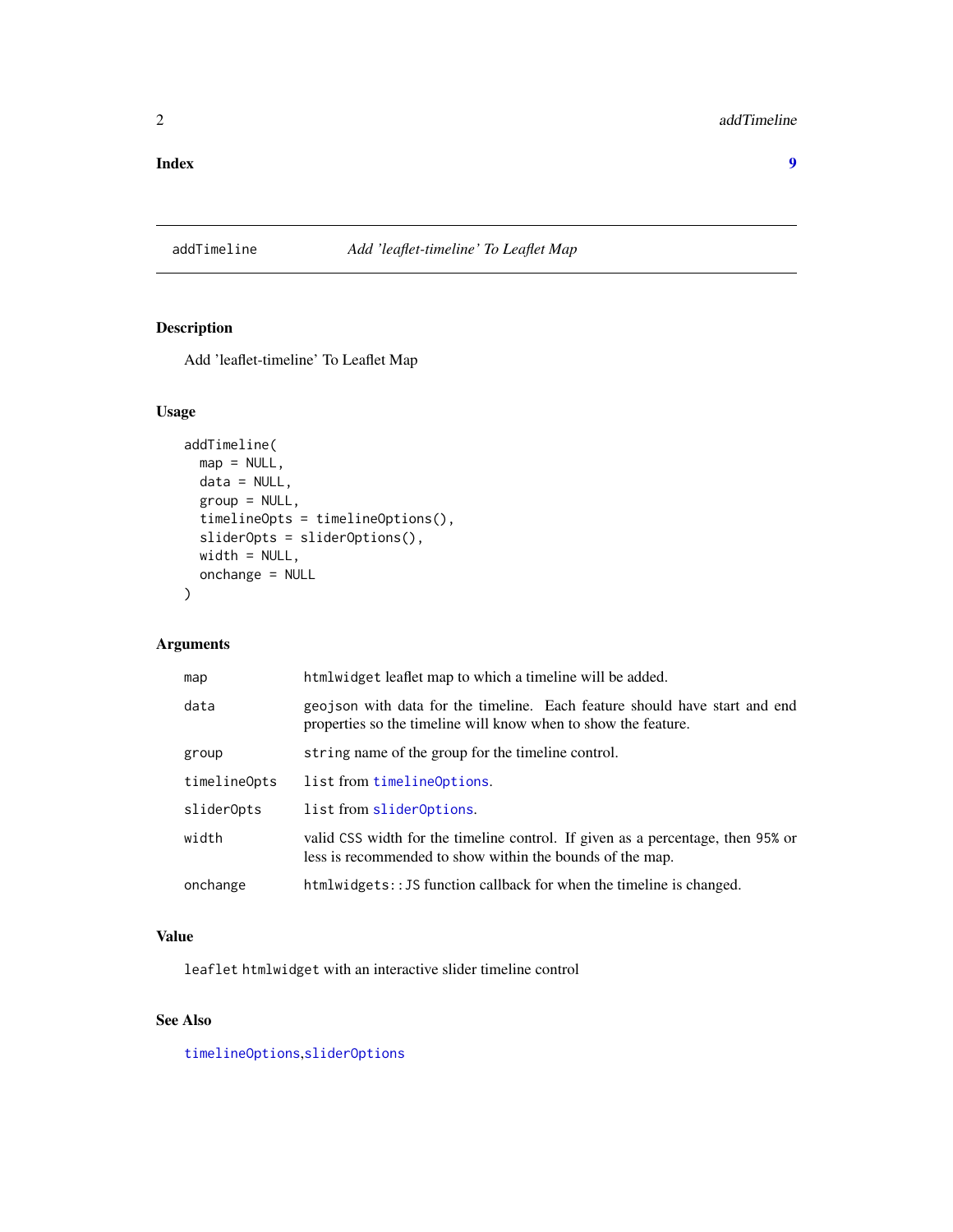#### addTimeline 3

#### Examples

```
if(interactive()) {
library(leaflet)
library(leaftime)
library(htmltools)
#Build data.frame with 10 obs + 3 cols
power <- data.frame(
  "Latitude" = c(33.515556, 38.060556, 47.903056, 49.71, 49.041667, 31.934167,
   54.140586, 54.140586, 48.494444, 48.494444
  ),
  "Longitude" = c(129.837222, -77.789444, 7.563056, 8.415278, 9.175, -82.343889,
   13.664422, 13.664422, 17.681944, 17.681944
  ),
  "start" = seq.Date(as.Date("2015-01-01"), by = "day", length.out = 10),
  "end" = seq.Date(as.Date("2015-01-01"), by = "day", length.out = 10) + 1
\mathcal{L}# use geojsonio to convert our data.frame
# to GeoJSON which timeline expects
power_geo <- geojsonio::geojson_json(power,lat="Latitude",lon="Longitude")
# we can add data in addTimeline
leaflet() %>%
  addTiles() %>%
  setView(44.0665,23.74667,2) %>%
  addTimeline(data = power_geo)
# or we can add data in leaflet()
leaflet(power_geo) %>%
  addTiles() %>%
  setView(44.0665,23.74667,2) %>%
  addTimeline()
# we can control the slider controls through sliderOptions
leaflet(power_geo) %>%
  addTiles() %>%
  setView(44.0665,23.74667,2) %>%
  addTimeline(
    sliderOpts = sliderOptions(
      formatOutput = htmlwidgets::JS(
        "function(date) {return new Date(date).toDateString()}
      "),
      position = "bottomright",
      step = 10,
      duration = 3000,
      showTicks = FALSE
   )
  \mathcal{L}
```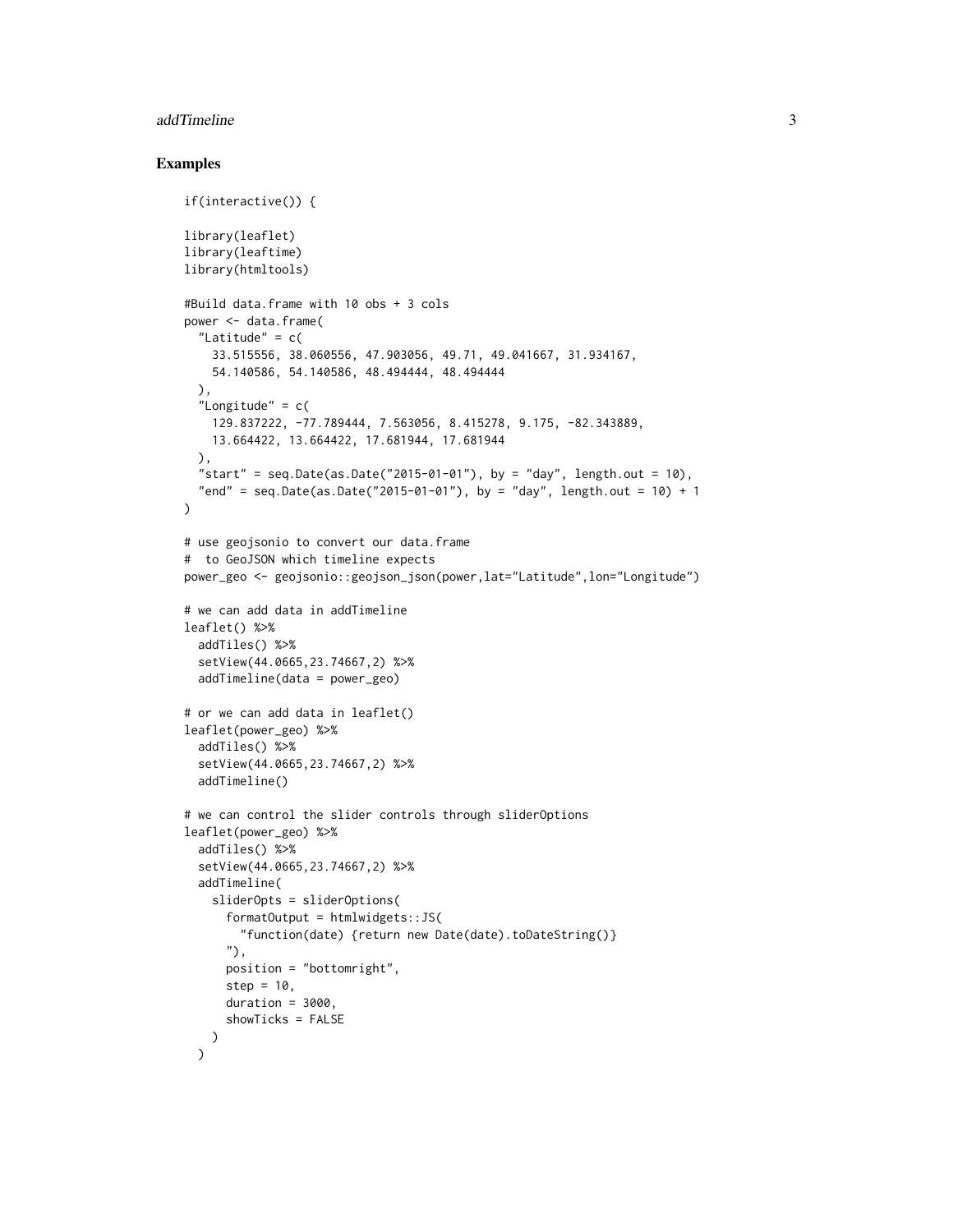```
# we can control the timeline through timelineOptions
# wondering what should be the default
# currently timeline uses marker
leaflet(power_geo) %>%
  addTiles() %>%
  setView(44.0665,23.74667,2) %>%
  addTimeline(
    timelineOpts = timelineOptions(
      pointToLayer = htmlwidgets::JS(
,,
function(data, latlng) {
  return L.circleMarker(latlng, {
    radius: 3
  })
}
"
      ),
      style = NULL
    )
  \mathcal{L}# change styling manually
leaflet(power_geo) %>%
  addTiles() %>%
  setView(44.0665,23.74667,2) %>%
  addTimeline(
    timelineOpts = timelineOptions(
      pointToLayer = htmlwidgets::JS(
,,
function(data, latlng) {
  return L.circleMarker(latlng, {
    radius: 10,
    color: 'black',
    fillColor: 'pink',
    fillOpacity: 1
  })
}
,,
      ),
      styleOptions = NULL
    )
  )
# change style with styleOptions helper function
# this will change style for all points
leaflet(power_geo) %>%
  addTiles() %>%
  setView(44.0665,23.74667,2) %>%
  addTimeline(
    timelineOpts = timelineOptions(
      styleOptions = styleOptions(
        radius = 10,
```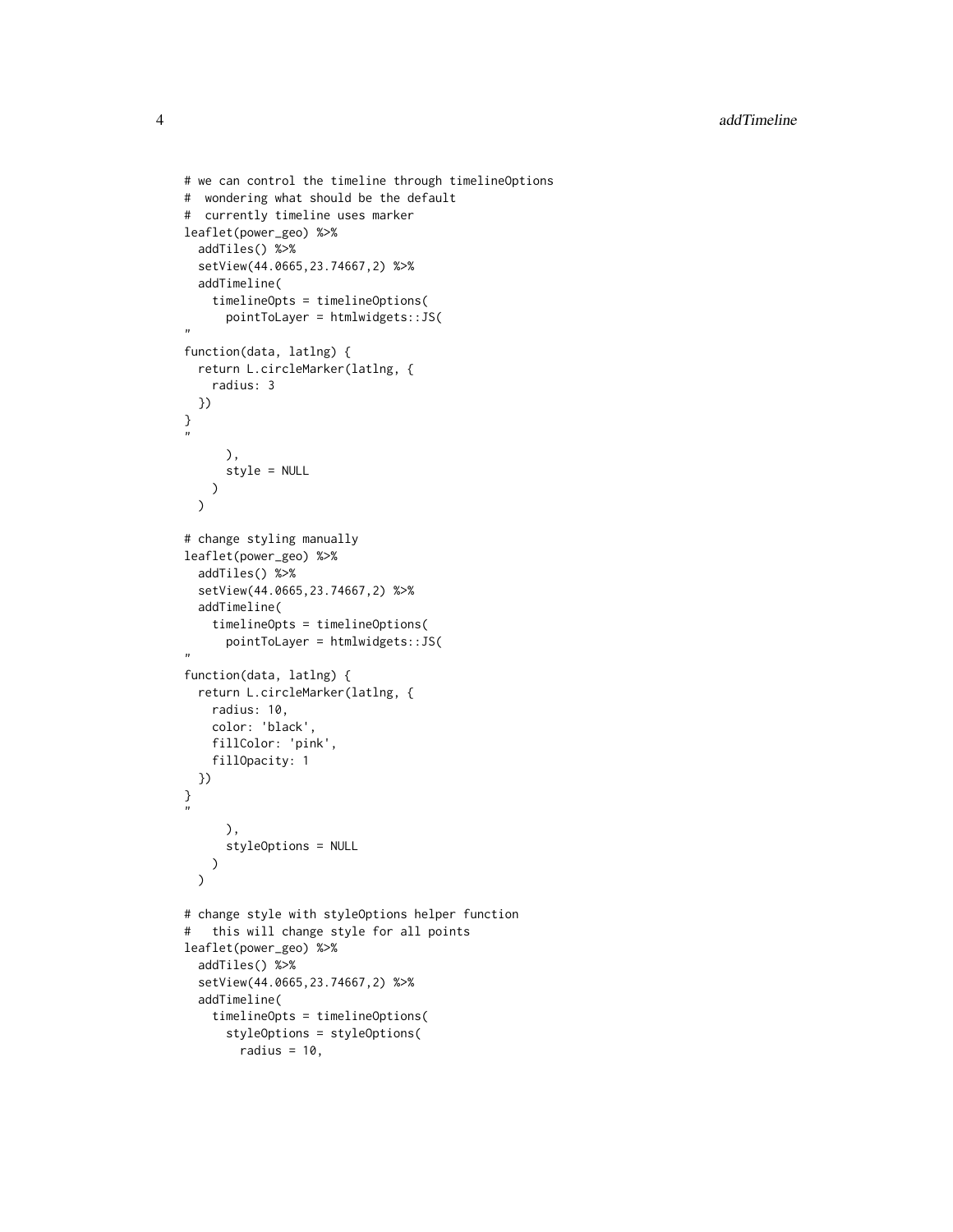```
color = "black",
        fillColor = "pink",
       fillOpacity = 1
     )
   )
 \lambda# to style each point differently based on the data
power_styled <- power
# IE does not like alpha so strip colors of alpha hex
power_styled$color <- substr(topo.colors(6)[ceiling(runif(nrow(power),0,6))],1,7)
power_styled$radius <- seq_len(nrow(power_styled)) # ceiling(runif(nrow(power),3,10))
leaflet(geojsonio::geojson_json(power_styled)) %>%
 addTiles() %>%
 setView(44.0665,23.74667,2) %>%
 # addCircleMarkers(
 # data = power_styled, lat = ~Latitude, lng = ~Longitude, radius = 11
 # ) %>%
 addTimeline(
   timelineOpts = timelineOptions(
     styleOptions = NULL, # make sure default style does not override
     pointToLayer = htmlwidgets::JS(
,,
function(data, latlng) {
 return L.circleMarker(
   latlng,
   {
     radius: +data.properties.radius,
     color: data.properties.color,
     fillColor: data.properties.color,
     fillOpacity: 1
   }
 );
}
"
     )
   )
 )
# we can use onchange to handle timeline change event
leaflet(power_geo) %>%
 addTiles() %>%
 setView(44.0665,23.74667,2) %>%
 addTimeline(
   onchange = htmlwidgets::JS("function(e) {console.log(e, arguments)}")
 \lambdaleaflet(power_geo, elementId = "leaflet-wide-timeline") %>%
 addTiles() %>%
```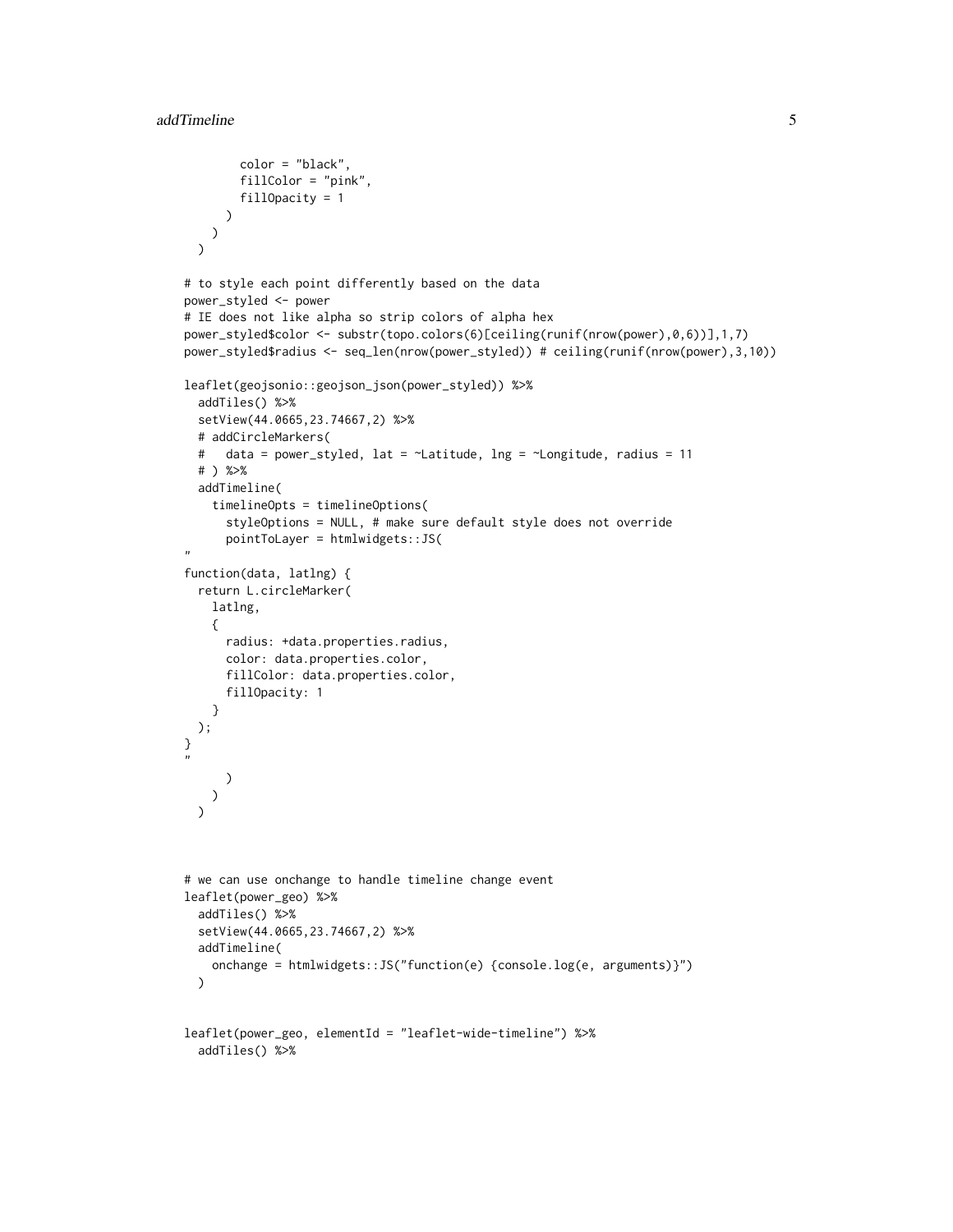```
setView(44.0665,23.74667,2) %>%
 addTimeline(
   width = "96%"
 )
}
```
leaftimeDependency *'Leaflet.timeline' Dependencies*

#### Description

'Leaflet.timeline' Dependencies

#### Usage

leaftimeDependency()

#### Value

htmltools::htmlDependency

<span id="page-5-1"></span>sliderOptions *Timeline Slider Options Helper*

#### Description

Timeline Slider Options Helper

#### Usage

```
sliderOptions(
  start = NULL,
  end = NULL,position = NULL,
  formatOutput = formatOutputFun(),
  enablePlayback = NULL,
  enableKeyboardControls = NULL,
  steps = NULL,
  duration = NULL,
 waitToUpdateMap = NULL,
  showTicks = NULL
\mathcal{E}
```
<span id="page-5-0"></span>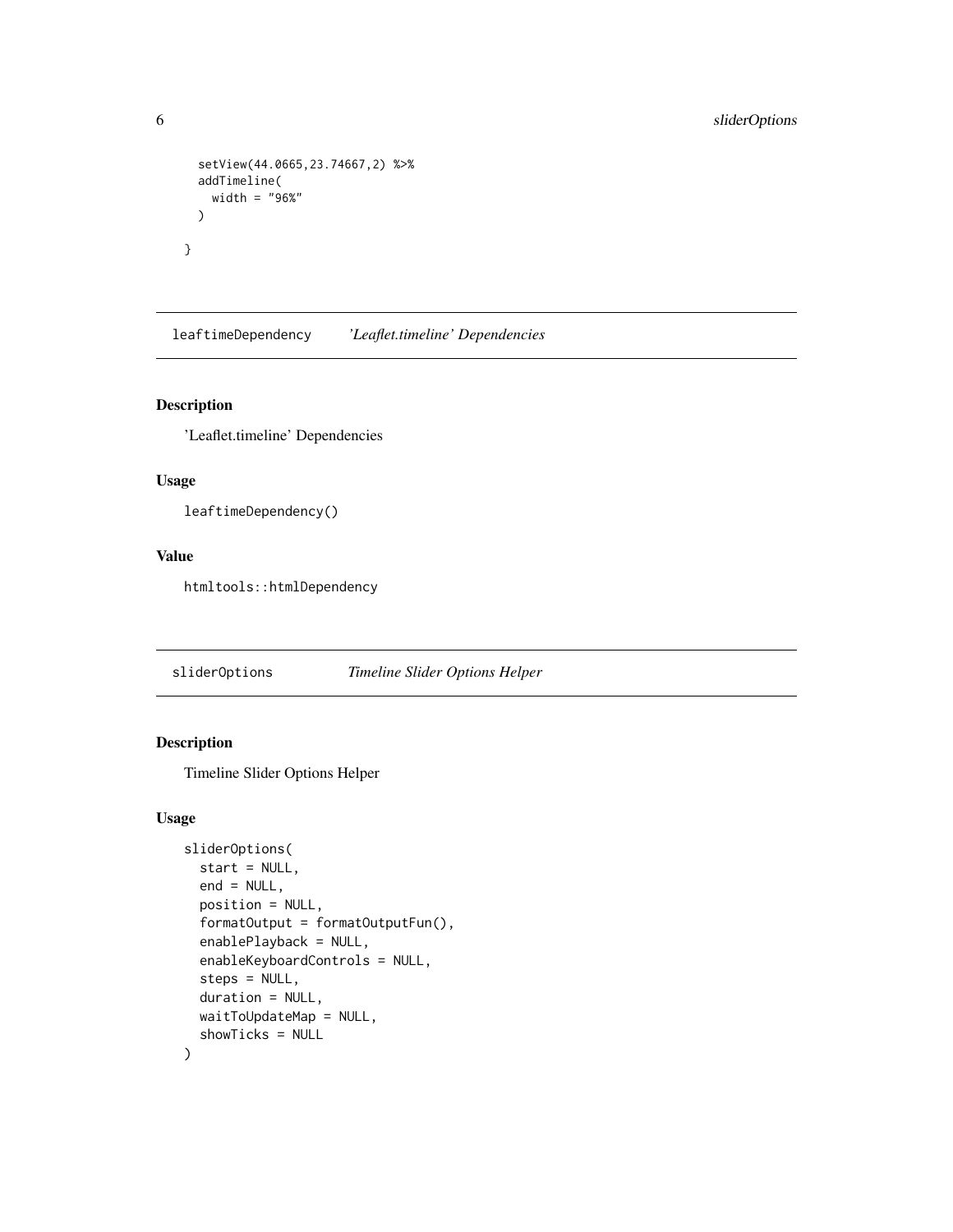#### <span id="page-6-0"></span>styleOptions 7

#### Arguments

| start                  | number that will be the starting value of the slider.                         |
|------------------------|-------------------------------------------------------------------------------|
| end                    | number that will be the ending value of the slider.                           |
| position               | string that will be the position of the timeline. See position options.       |
| formatOutput           | htmlwidgets: : JS function that outputs the date as a string in the timeline. |
|                        | enablePlayback logical to show playback controls.                             |
| enableKeyboardControls |                                                                               |
|                        | logical to allow playback to be controlled by the keyboard.                   |
| steps                  | number for how many steps in the timeline.                                    |
| duration               | number for the minimum time in milliseconds of the length of playback.        |
| waitToUpdateMap        |                                                                               |
|                        | logical to wait until user is finished before redrawing.                      |
| showTicks              | logical to show ticks on the slider.                                          |

#### Value

list of options to customize the timeline slider

#### See Also

[addTimeline](#page-1-1)

<span id="page-6-1"></span>styleOptions *Timeline Style Options Helper*

#### Description

Timeline Style Options Helper

#### Usage

```
styleOptions(
 radius = 3,
 color = NULL,
 stroke = TRUE,
 fill = TRUE,fillColor = NULL,
 fillOpacity = NULL
\mathcal{L}
```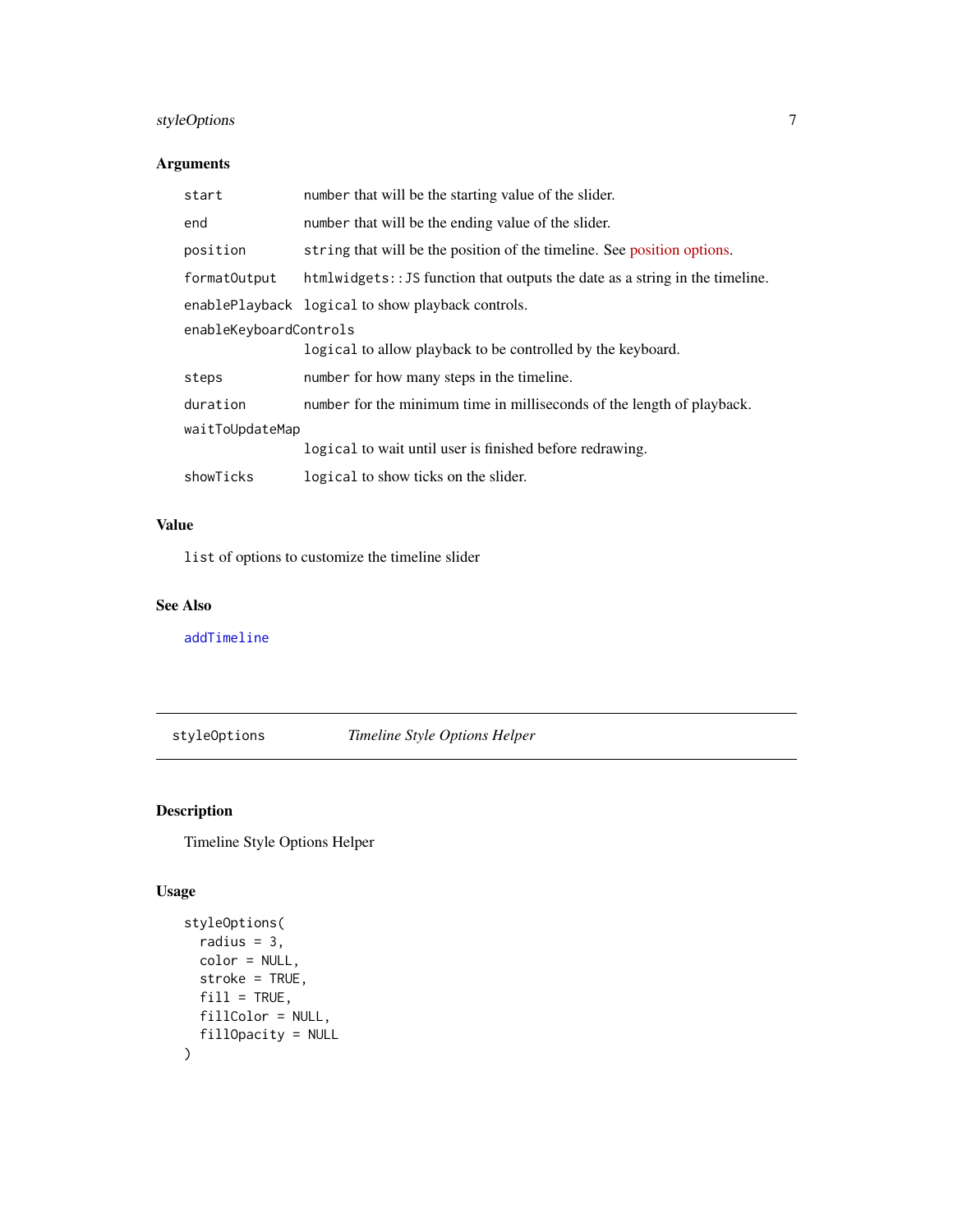#### <span id="page-7-0"></span>Arguments

| radius                   | number to specify radius of drawn circle.                           |
|--------------------------|---------------------------------------------------------------------|
| color, stroke, fillColor |                                                                     |
|                          | valid CSS color the circle. fill and/or stroke will override color. |
| fill                     | logical to determine if drawn will be filled with color.            |
| fillOpacity              | number between 0 and 1 to set opacity of the drawn circle.          |

#### Value

list with options to style the timeline

#### See Also

[addTimeline](#page-1-1)

<span id="page-7-1"></span>timelineOptions *Timeline Options Helper*

#### Description

Timeline Options Helper

#### Usage

```
timelineOptions(
 getInterval = NULL,
 pointToLayer = pointToLayerFun(),
  styleOptions = leaftime::styleOptions(),
  drawOnSetTime = NULL
\mathcal{L}
```
#### Arguments

| getInterval   | htmlwidgets: : JS function that returns an object with start and end properties<br>to specify the start and end of the timeline range. See getInterval. |
|---------------|---------------------------------------------------------------------------------------------------------------------------------------------------------|
| pointToLaver  | htmlwidgets:: JS function that determines what is drawn on the map. By de-<br>fault, a circle marker will be drawn. See point To Layer.                 |
| styleOptions  | list from style Options.                                                                                                                                |
| drawOnSetTime | logical to draw when time is set. Default is TRUE. See drawOnSetTime.                                                                                   |

#### Value

list with options to customize the timeline

#### See Also

[addTimeline](#page-1-1)